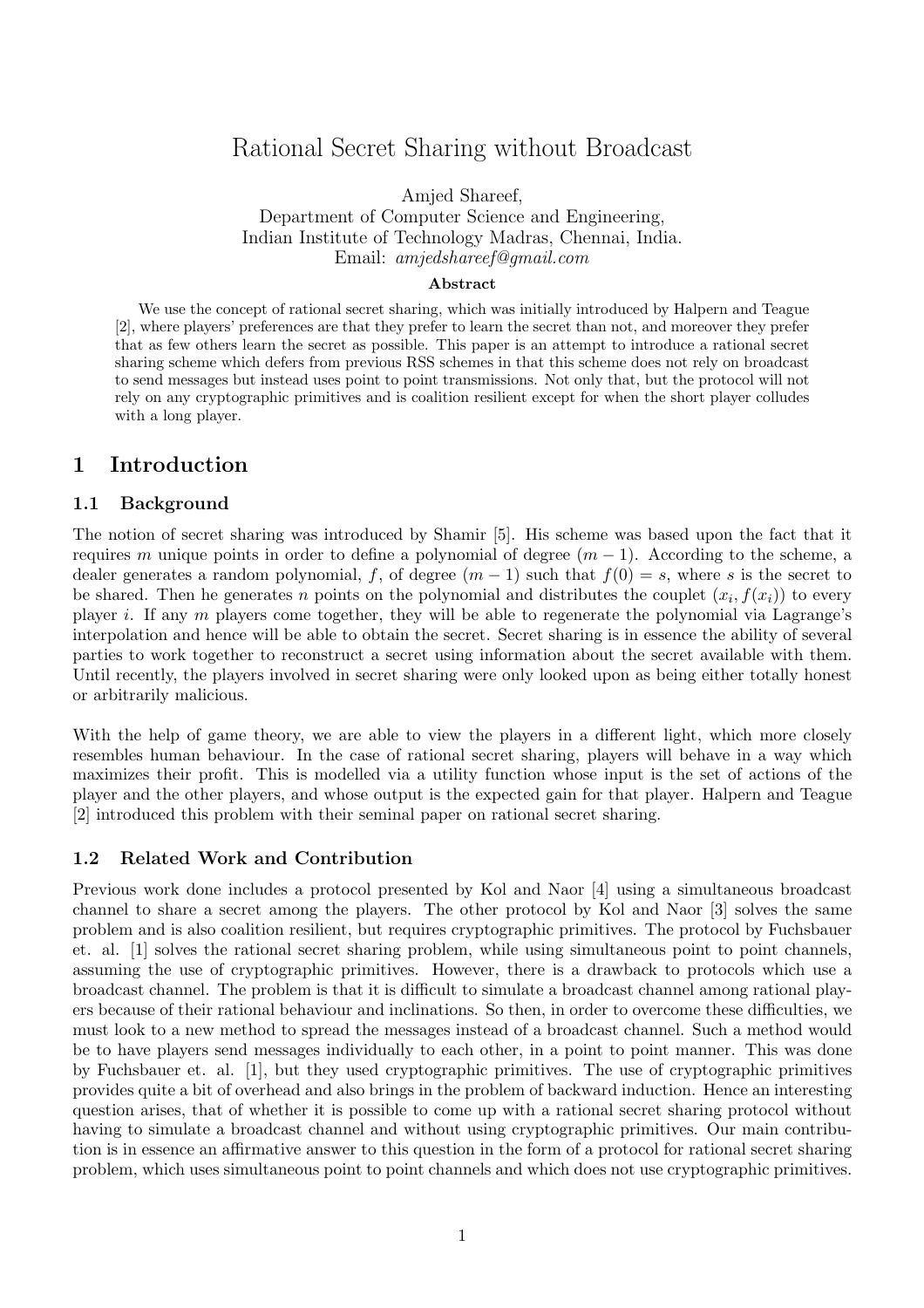As an extension to our work, solutions to rational multiparty computation problems, using simultaneous point to point channels, can be attempted using our solution as a basis.

## 1.3 Assumptions on the Utilities

We assume that the player wishes to learn the secret than not learn it and he also wishyes that as few others learn it as possible. We extend this assumption to coalitions of players as well such that any coalition wishes to learn the secret and wishes that as few other players learn the secret as possible. Let  $\alpha$  be the upper bound on the probability that a coalition  $C\epsilon\mathcal{C}$  can guess the right value in advance. Let  $\beta$  be the upper bound on the probability that the current iteration is definitive. It is used as the parameter to the geometric distribution from which share sizes are chosen.

In order to upper bound  $\alpha$  and  $\beta$ , we use two values  $\alpha_0$  and  $\beta_0$  respectively, the computations of which will be discussed in the next section.

## 2 The Protocol

## 2.1 Establishing the Communication Links

The number of players participating in the secret construction can vary from time to time. But the minimum number of shares required to construct the secret is constant. We consider the case where all the players come together to compute the secret. In this case, every rational player does not want to send his share to all the players. Proving that the strategy, sending share to all the players, is dominant, is difficult due to the possible collusions of the players. So we adopt a different approach where every player sends his share to at most  $m-1$  other players. This is communication efficient. Hence the intrinsic complexity of the solution depends on the question, is it always possible for every player to send his share to  $m - 1$ players and receive  $m - 1$  other players' shares? We answer this question via the following lemma, which says that if  $n(m-1)$  is even, then every player can be in communication with the other  $m-1$  players. We show such a construction by regular graphs.

Consider an undirected graph  $G(V, E)$  which represents the game. Let V denote the set of players  $(V = \{p_1, \ldots, p_n\})$  and E denote the sharing relationship between two players. If there is an edge between vertices  $p_i$  and  $p_j$ , that is  $(p_i, p_j) \in E$ , then  $p_i$  sends his share to  $p_j$  and  $p_j$  sends his share to  $p_i$ . In this way, every vertex belonging to V should have a degree of  $(m-1)$  to get the secret(as every player needs  $(m-1)$  other shares). Thus, the problem is reduced to that of forming an  $(m-1)$ -regular graph (every node has a degree  $(m-1)$ ) with n vertices). We present such a graph construction when  $n * (m-1)$  is even.

**Lemma 1** With n vertices, forming an  $(m - 1)$ -regular graph is possible, if  $n * (m - 1)$  is even.

Proof: We can analyse the construction of the graph in two cases. In both the cases, we show that every vertex  $v_i$  is connected to the other  $m-1$  vertices. **Case 1:**  $(m-1)$  is even.

 ${p_{(i+j)mod n}}; j = 1, 2... \frac{m-1}{2} \cup {p_{(i-j)mod n}}; j = 1, 2... \frac{m-1}{2}$ 

**Case 2:**  $(m-1)$  is odd and n is even  ${p_{(i+j)mod n}}; j = 1, 2... \frac{m-2}{2} \cup {p_{(i-j)mod n}}; j = 1, 2... \frac{m-2}{2} \cup p_{(i+\frac{n}{2})}$  $\mod n$ 

**Corollary 1** If  $n * (m - 1)$  is odd, then forming an m-regular graph with n vertices is possible as  $n * m$ is even.

Suppose that  $n = 5$  and  $m = 3$ . We cannot form a coalition of three players leaving out the other two players, as shown in fig-1. But we can form a single coalition by means of a 2-regular graph with 5 vertices as shown in fig-2, thereby ensuring that every player gets the secret.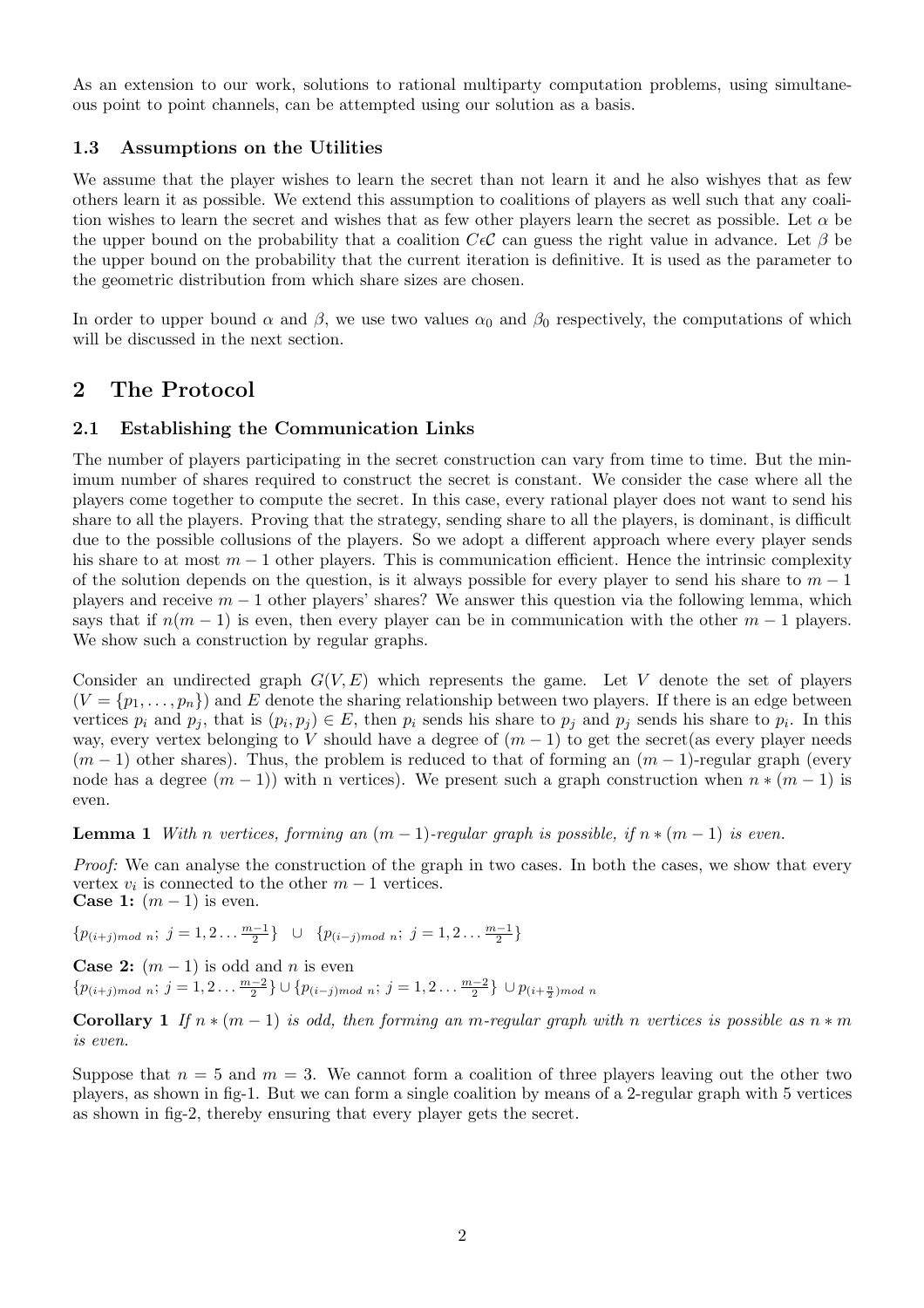

Figure 1: Example illustrating single coalition formation when  $n = 5$ ,  $m = 3$ 

#### 2.2 Communication Set Construction Protocol

In our protocol, every player  $p_i$  sends his share to only a few players and likewise receives the set of shares from only a few players. A player  $p_i$  dynamically decides to which players he has to send his share (also receive) depending on the number of players. The *communication set* for a player  $p_i$ ,  $CS_i$ , contains the identities of the players for which the player  $p_i$ should send his share to, and receive from also. When  $n(m-1)$  is even, a player  $p_i$ 's communication set,  $CS_i$ , size is of  $m-1$ . If  $n(m-1)$  is odd, then the size of communication set of player  $p_i$ ,  $CS_i$  is m, i.e. player  $p_i$ , sends his share to m other players. Note that if  $n = m$ , then  $n * (m - 1)$  is even, so it will not create any problems as  $|CS_i| = m - 1$ .

| The player $p_i$ constructs the communication set as follows.         |  |
|-----------------------------------------------------------------------|--|
| • If $n(m-1)$ is even:                                                |  |
| - If $(m-1)$ is even.                                                 |  |
| 1. Add players $\{p_{(i+j) \mod n}; j = 1, 2 \frac{m-1}{2}\}\$        |  |
| 2. Add players $\{p_{(i-j) \mod n}; j = 1, 2 \ldots \frac{m-1}{2}\}\$ |  |
| - If $(m-1)$ is odd.                                                  |  |
| 1. Add players $\{p_{(i+j) \mod n}; j = 1, 2 \frac{m-2}{2}\}\$        |  |
| 2. Add players $\{p_{(i+j) \mod n}; j = 1, 2 \frac{m-2}{2}\}\$        |  |
| 3. Add player $p_{(i+\frac{n}{2}) \mod n}$                            |  |
| • If $n(m-1)$ is odd:                                                 |  |
| 1. Add players $\{p_{(i+j) \mod n}; j = 1, 2 \ldots \frac{m}{2}\}\$   |  |
| 2. Add players $\{p_{(i-j) \mod n}; j = 1, 2 \frac{m}{2}\}\$          |  |

Table 1: Player  $p_i$ 's Communication Set Construction protocol

### 2.3 Calculating  $\alpha_0$  and  $\beta_0$

#### 2.3.1 Calculating  $\alpha_0$

The derivation of the value of  $\alpha_0$  is the same as that in the paper by Kol and Naor [3].  $\alpha_0 = \alpha_0^C = min_{i \epsilon C} \{ \frac{U_i - U_i^{-}}{U_i^{+} - U_i^{-}} \}$ 

### 2.3.2 Calculating  $\beta_0$

As with  $\alpha_0$ ,  $\beta_0$  can be taken from Kol and Naor's paper [3].  $\beta_0 = \beta_0^C = min_{C\epsilon} \{min_{i\epsilon} C\{\frac{U_i - U_i^{guess, C}}{U_i^+ - U_i^{guess, C}}\}\}$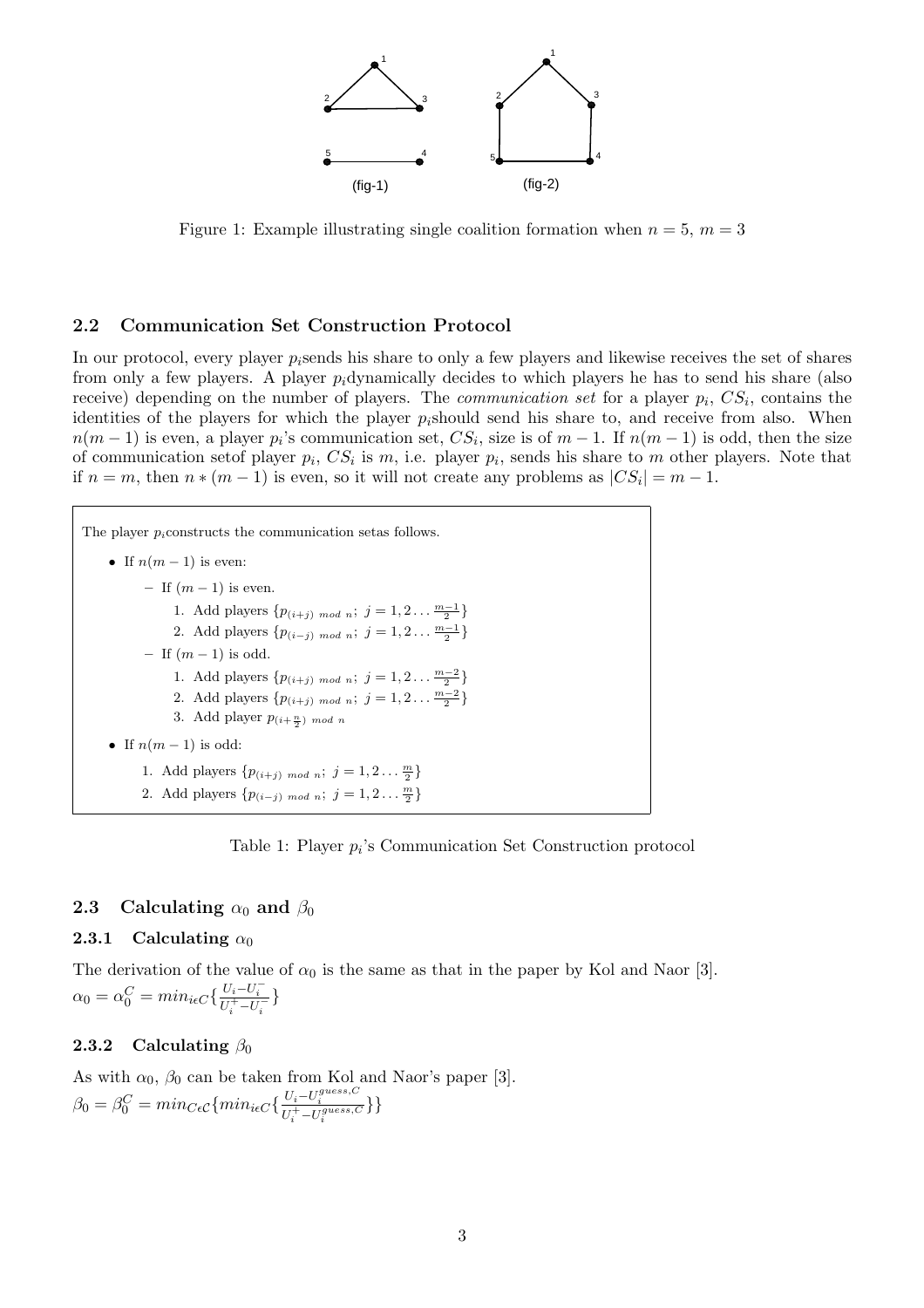## 2.4 The Dealer's Share Assignment Algorithm

Each player is assigned a share which decides what values he will broadcast. The size of the share is determined by the number of cells. Out of n shares,  $n-1$  of them are of size  $L = l + d - 1$  and one is of size  $l-1$ , where l and d are chosen using  $\mathcal{G}(\beta)$ . Each share consists of several cells which, in turn, consist of stages, a short mask, a long mask, a masked secret, a boolean indicator and authentication information.

#### Dealer $(y, \beta)$

 $G(\beta)$  is a geometric distribution with parameter  $\beta$ . Let  $\mathbb{F} = GF(p)$  for  $p \geq |Y|$  and the element of the secret is identified with an element of F.

- Create the list of possible secrets
	- Choose l, d from  $G(\beta)$ . The two possible list lengths are  $l-1$  and
	- $L = l + d 1$ , i.e. the number of possible secrets. The number of the definitive iteration is denoted by l.
	- Fill the list L with random elements such that the  $l^{th}$  element is y.

#### • Create Shares

The dealer creates n vectors, among which one list length is  $l - 1$  and the rest of the list lengths are  $L = l + d - 1$ . Each cell  $k \geq 1$ , consists of the data which is used in the  $k^{th}$  iteration of reconstruction protocol. Every cell consists of the following elements:

- Short Mask: We use this *short mask* set when  $n(m 1)$  is even. The mask represents an m-out-of-n secret share. The share consists of randomly chosen elements of  $\mathbb{F}$ . This mask is used to unveil the secret in the next iteration, when  $n(m-1)$  is even.
- Long Mask: We use this long mask set when  $n(m 1)$  is odd. The mask represents an  $(m+1)$ -out-of-n secret share. The share consists of randomly chosen elements of F. This mask is used to unveil the secret in the next iteration, when  $n(m-1)$  is odd.
- $-$  Masked Secret: It is an element from  $\mathbb{F}$ . The mask (either short mask or long mask) is obtained by taking the interpolation of the previous round mask shares. The actual secret is obtained by summing the masked secret and the previous iteration's mask and the actual secret can be obtained (if the current iteration is definitive).
- Indicator: It is an  $m$ -out-of-n secret share, after combining the secret we can get the actual boolean value which indicates whether the next iteration is definitive or not.
- Authentication information: It contains a "tag" and "hash functions". The tag is used to prove the authenticity of the previous elements in the cell. With this tag other players can verify the correctness of the message you sent. Hash functions are used to verify the correctness of the messages sent by the other players, with probability at least  $1 - \beta$ .

The cell '0', added at the beginning of the vector, constitutes an  $m$ -out-of-n Shamir share of mask, and  $(m + 1)$ -out-of-n Shamir share of mask, which are going to be used in the first iteration, and authentication information for it and to check other players' values.

• Assign shares Randomly assign shares to all the players.

Table 2: The dealer's share assignment algorithm

#### 2.5 Secret Reconstruction Protocol

We present the player  $p_i$ 's reconstruction protocol. This is similar to Kol and Naor's protocol [4]. The changes we made in the algorithm are emphasised in bold. Every player  $p_i$  sends his share to the set  $CS_i$ that he constructed during the Communication Set Construction protocol.

#### 2.6 Theorem

**Theorem 1** Let  $2 \le m \le n$ , Y be a finite set of secrets, and dealer be an algorithm assigning m-out-of-n shares. Assume that  $\alpha < \alpha_0$  and  $\beta < \beta_0$ . The protocol is a rational m-out-of-n secret sharing scheme for Y with running time  $O(1/\beta^2)$  and number of iterations  $O(1/\beta)$ .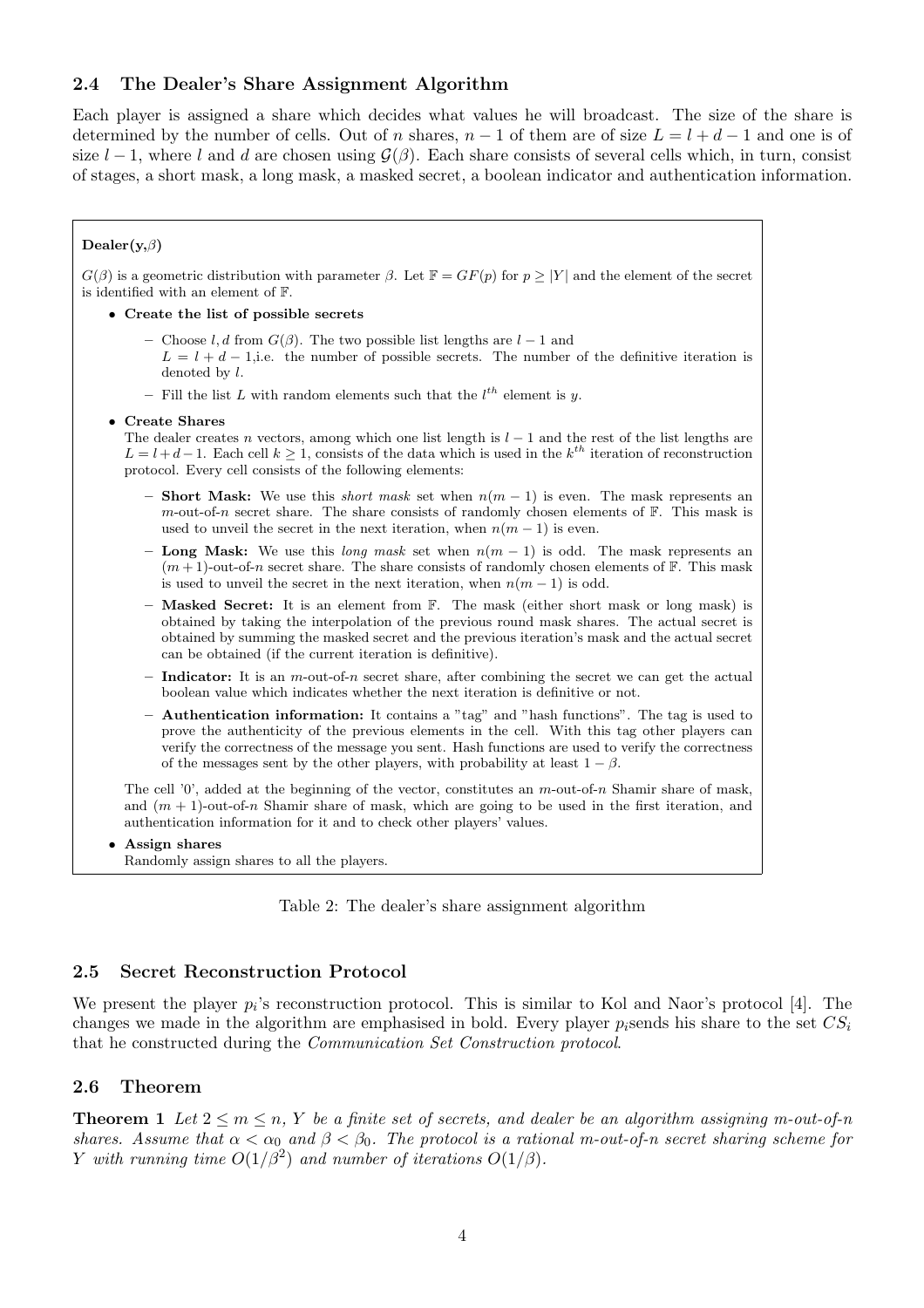#### $Player_i(\text{share})$ Set secret\_revealed ← FALSE and Cheater\_detected← FALSE

Repeat until secret revealed←TRUE or Cheater detected←TRUE

• If your share ended:

- Keep silent.
- If someone has **sent share**, secret\_revealed  $\leftarrow$  TRUE.
- If your share did not end: use the corresponding cell of share to check whether this is the last stage of this iteration.

– If this is not the last stage:

- ∗ Keep silent.
- ∗ If someone has sent share, secret revealed ← TRUE.
- If this is the last stage:
	- $*$  Send the the masked secret to  $CS_i$ , tag, and shares of the random mask (short mask) if  $n*(m-1)$  is even, and long mask if  $n*(m-1)$  is odd) and indicator, as they appear in the corresponding cell of share.
	- ∗ If more than a single player did not send the share, or if some of the messages do not pass the authenticity check (the tags and hash functions do not match), cheater detected  $\leftarrow$  TRUE.
	- $*$  If Out of  $CS_i$ , all but a single player send share, or if the reconstructed indicator shows that the iteration is definitive, secret\_revealed  $\leftarrow$  TRUE. Let the Masked secret be MS
- Leave the game: Quit and output the current possible secret (obtained by subtracting the mask reconstructed using the shares received in the previous iteration from the Masked secret, MS, constructed after definitive iteration).

Table 3: Player  $p_i$ 's reconstruction protocol

Proof: If everyone follows the protocol, then with probability 1 they will get the secret. Since the probability that a given iteration is the definitive iteration is  $\beta$ , the number of iterations required to get the secret is  $O(1/\beta)$ .

Given that each iteration consists of several stages, also determined by the parameter  $\beta$ , we can easily see that the running time of the protocol is  $O(1/\beta^2)$ .

In order for this protocol to be a rational m-out-of-n secret sharing scheme, players should have an incentive to not deviate. This incentive can be created via a function of their utilities. The idea is that the players should gain more from following the protocol than from deviating. The same holds true for coalitions. The utility of a player i when following the protocol is  $U_i$ . Let  $U_i^+$  be the utility of a player who successfully guesses the secret. Let  $U_i^{guess, C}$  $i_j^{guess,C}$  be the utility of a player i belonging to coalition C when the coalition does not participate in the protocol and instead tries to guess the secret.

We can provide an incentive for players to follow the protocol so long as the following inequality holds true for every player  $i$ , belonging to a coalition  $C$ .

$$
\beta.U_i^+ + (1-\beta).U_i^{guess,C} < U_i
$$
\n
$$
\beta.(U_i^+ - U_i^{guess,C}) < U_i - U_i^{guess,C}
$$
\n
$$
\beta < \frac{U_i - U_i^{guess,C}}{U_i^+ - U_i^{guess,C}}
$$

As we can see, it suffices to require  $\beta < \beta_0$  for  $\beta_0 = min_{C\epsilon C} \{ min_{i\epsilon C} \{ \frac{U_i - U_i^{guess, C}}{U_i^+ - U_i^{guess, C}} \} \}$  where  $\mathcal{C}_{m-1}$  is the set of coalitions of size at most  $m - 1$ .

## 3 Conclusion and Open Problems

We have successfully presented the protocol for rational secret sharing with simultaneous point to point channels, without using cryptographic primitives. It shows a way to come up with the solutions to the